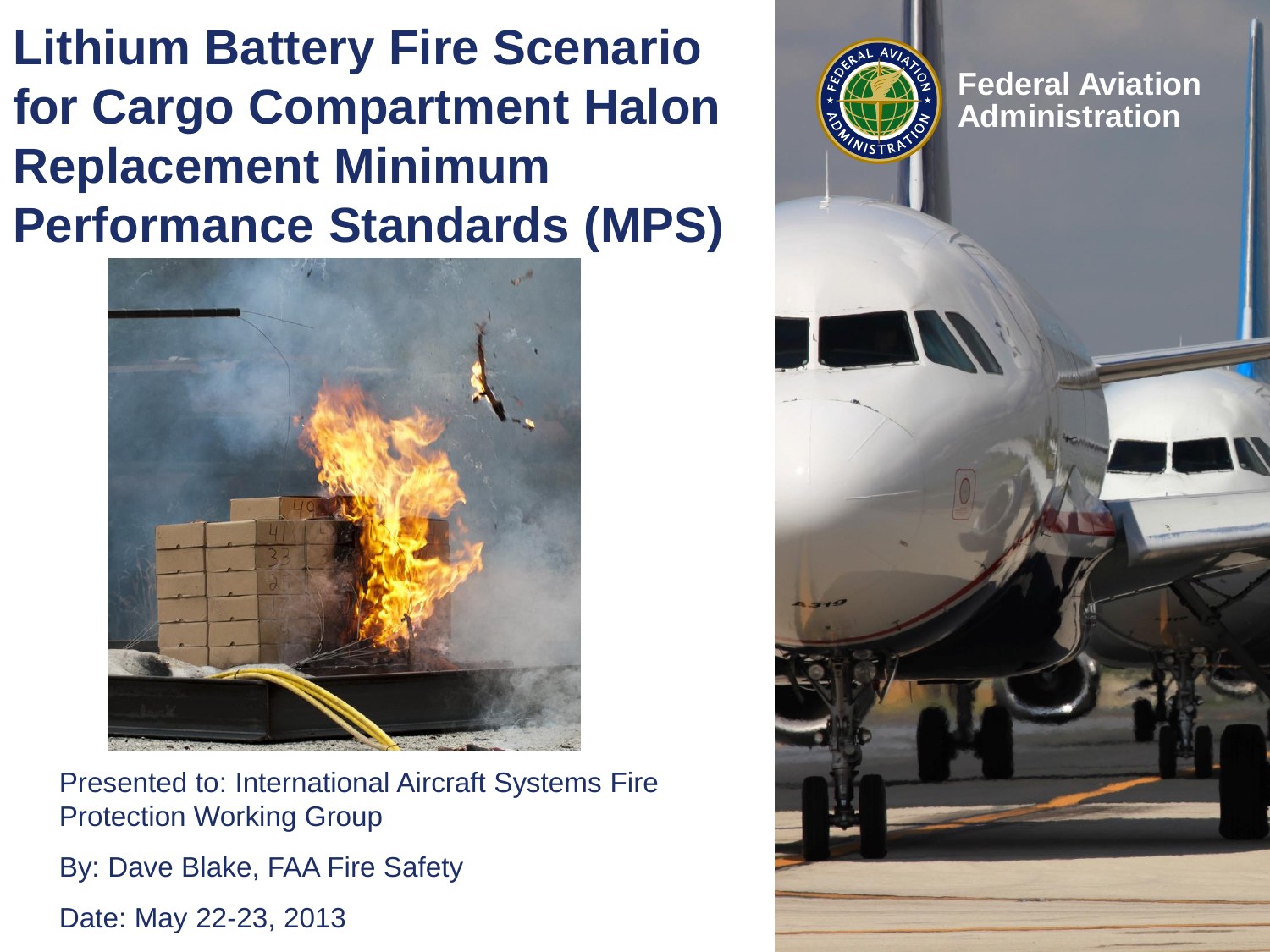Purpose: Conduct testing to determine if a lithium-ion battery fire scenario is a necessary addition to the current Halon replacement cargo compartment MPS.(DOT/FAA/TC-TN12/11)

technic note technical

Minimum Performance Standard for **Aircraft Cargo Compartment Halon Replacement Fire Suppression** Systems (2012 Update)

John W. Reinhardt

May 2012 DOT/FAA/TC-TN12/11

P

This document is available to the U.S. public through the National Technical Information Services (NTIS), Springfield, Virginia 22161

This document is also available from the Federal Aviation Administration William J. Hughes Technical Center at actiibrary.tc.faa.gov.

U.S. Department of Transportation Federal Aviation Administration

## Four Current Fire Scenarios

- Bulk Load
- Containerized Load
- Surface Burning Flammable Fluid
- Aerosol Can

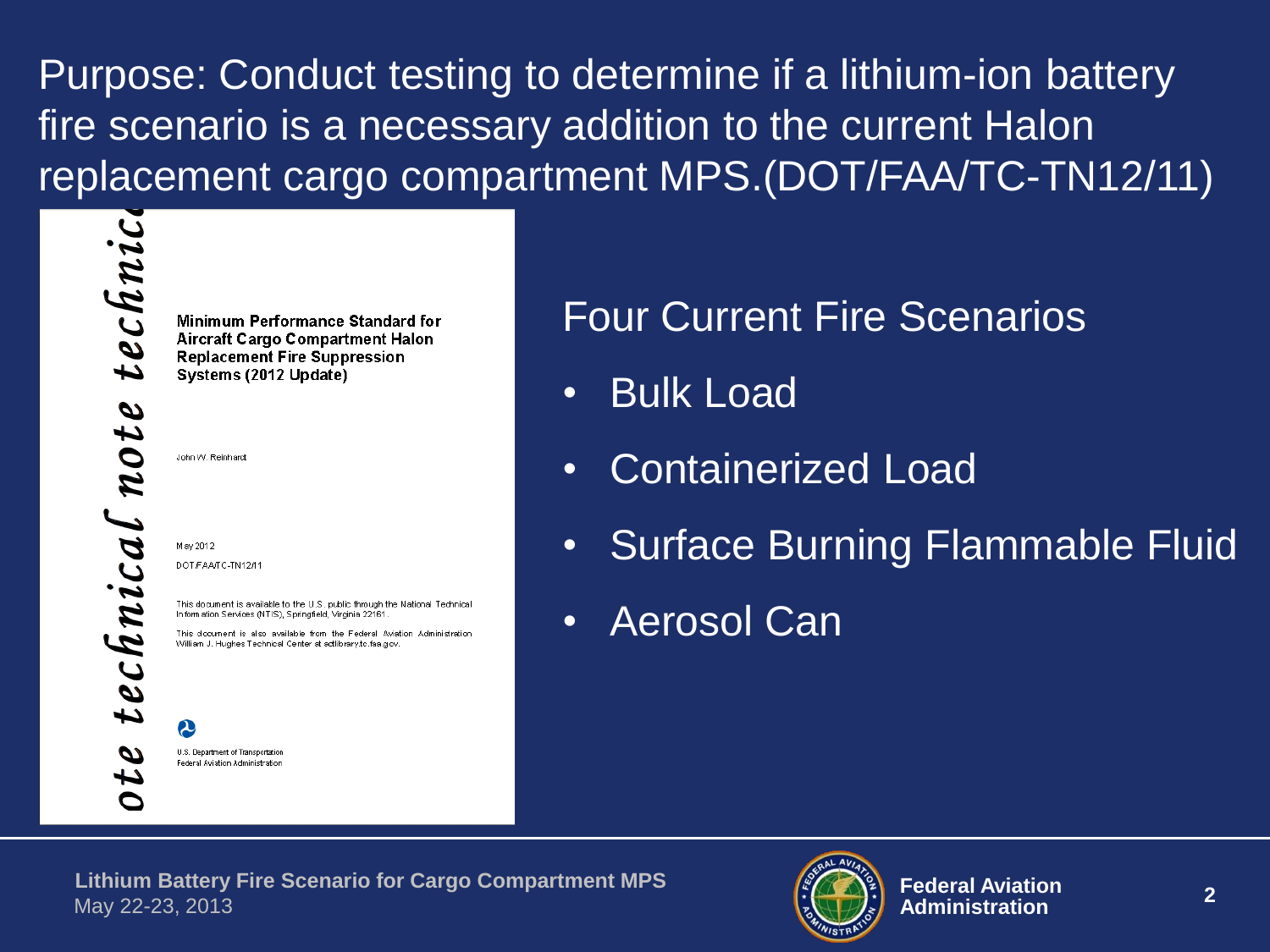## Effectiveness of Halon 1301 on lithium-ion battery fire. Previous test results.

DOT/FAA/AR-06/38

Office of Aulation Research and Deuelopment<br>Washight, DC 20591

**Flammability Assessment of Bulk-**Packed, Rechargeable Lithium-lon **Cells in Transport Category** Aircraft

| September 2006<br>Final Report                                                                                                              |
|---------------------------------------------------------------------------------------------------------------------------------------------|
| This document is available to the U.S. public<br>through the National Technical Information<br>Service (NTIS), Springfield, Virginia 22161. |

Harry Webster

U.S. Department of Transportation Federal Aviation Administration

Tests have previously been conducted with Halon 1301 and Lithium-ion 18650 cells. The tests used 8 cells over an alcohol pan fire under the following conditions:

- Cells at either 50% or 100% SOC
- Halon concentration of either 3% or 5%
- Halon discharged at either the first or second venting event.

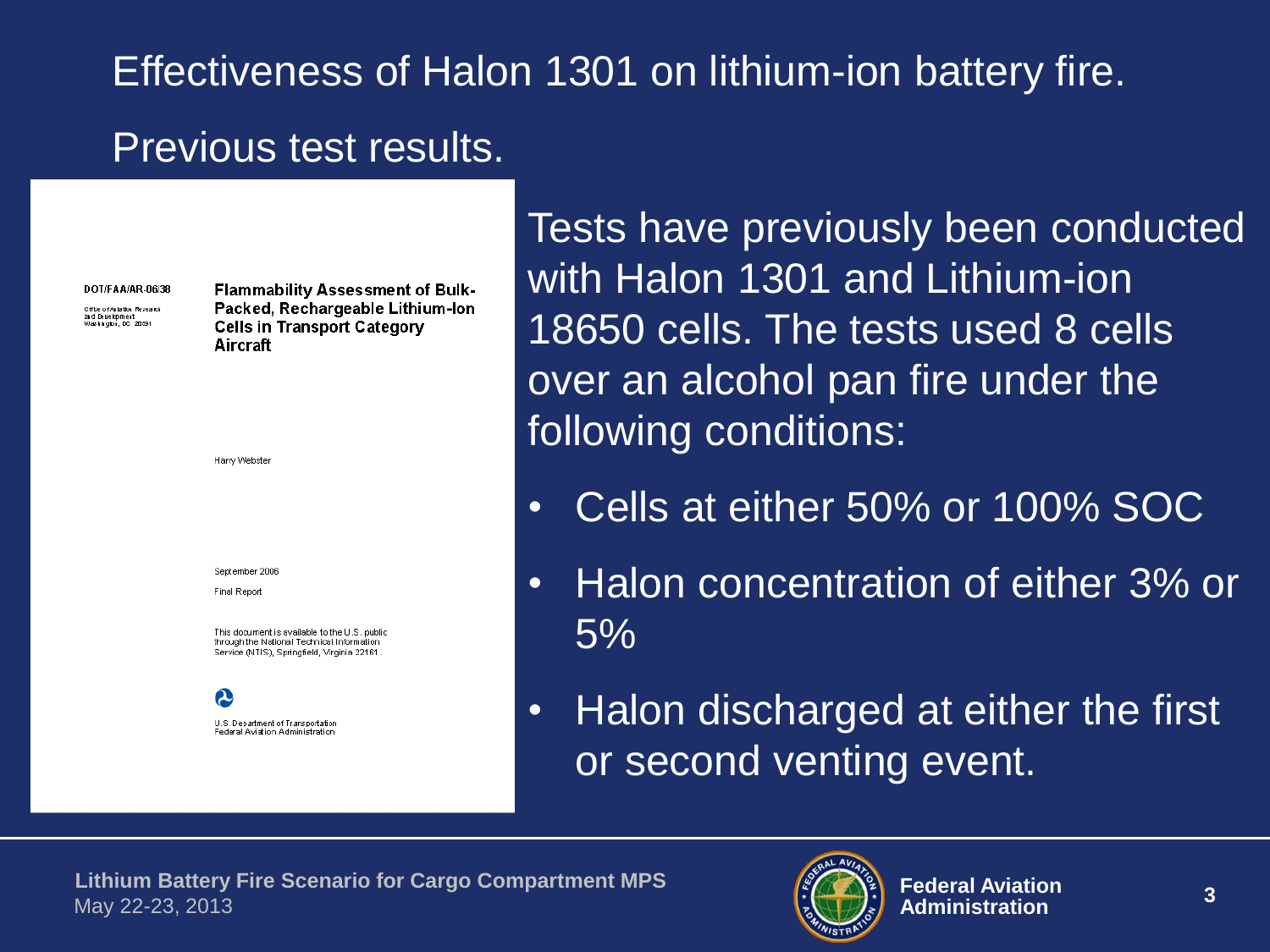## 64 ft<sup>3</sup> Test Box



Conclusion: Halon 1301 is effective in suppressing the electrolyte fire, extinguishing the fire, and preventing any additional fire from subsequent venting. Cells will continue to vent due to the air temperature, but will not ignite in the presence of Halon 1301.